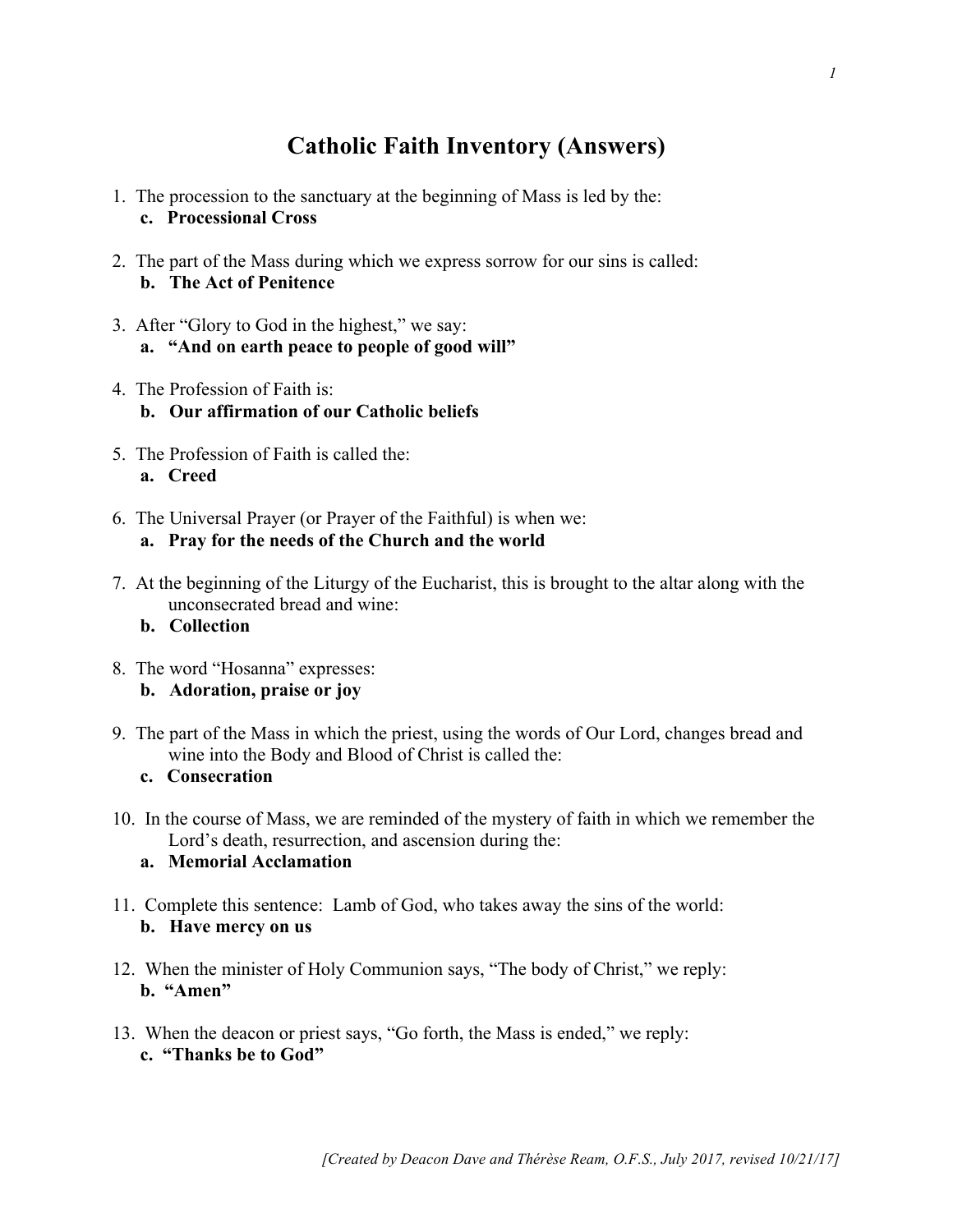- 14. In the early Church, stained glass windows were used to: **b. Explain the faith**
- 15. The first three Commandments describe our relationship with: **c. God**
- 16. Three Persons in one God is called the: **a. Blessed Trinity**
- 17. The Roman governor who condemned Jesus to suffer and die was: **b. Pontius Pilate**
- 18. The first Pope was:
	- **a. Peter**
- 19. The place Jesus performed his first miracle of turning water into wine: **b. Cana**
- 20. During Mass, readings from Sacred Scripture are proclaimed at this time: **c. Liturgy of the Word**
- 21. The Grandparents of Jesus were: **a. Anne and Joachim**
- 22. When the Church teaches that the Pope is infallible, she means that he: **b. Cannot err when solemnly defining a matter of faith and morals**
- 23. The First Universal Catechism of the Roman Catholic Church was published in: **a. 1566 (after the Council of Trent)**
- 24. The last seven Commandments describe our relationship with: **b. Humankind**
- 25. The mystery of God becoming human is known as the: **c. Incarnation**
- 26. The day Jesus died: **d. Good Friday**
- 27. "Catholic" means:
	- **b. Universal**
- 28. Canonization is the process by which one is declared a: **c. Saint**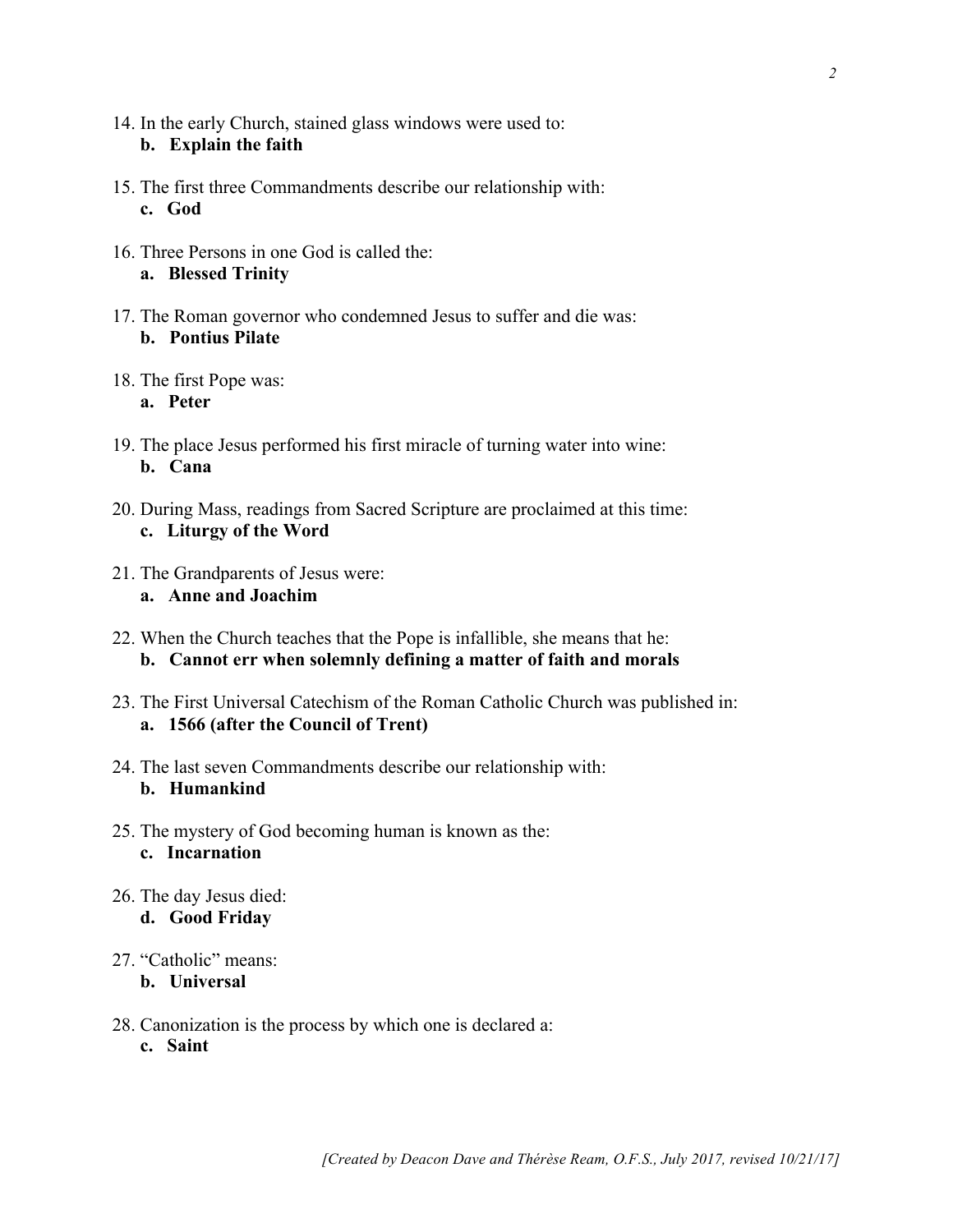- 29. A metal container used to carry Holy Communion to the sick is a: **b. Pyx**
- 30. In case of emergency (i.e., someone is in danger of death), the Sacrament of Baptism can be administered by:
	- **c. Anyone who has the Church's intention in mind**
- 31. The Magisterium of the Church is the:
	- **a. Authentic teachings of the Bishops in union with the Pope**
- 32. The current Catechism of the Catholic Church is divided into four parts: **c. Creed, Sacraments, Commandments, Prayer**
- 33. The basic source of teaching in the Catholic Church is the: **a. Bible**
- 34. This person was conceived without original sin and was called the Immaculate Conception: **b. Mary**
- 35. The devotion we pray when we recall Jesus' passion and death is the:

### **b. Stations of the Cross**

36. The outer garment the priest wears is called:

#### **a. Chasuble**

- 37. According to the Catholic Faith, is Jesus fully human or fully divine?
	- a. Human
	- b. Divine
	- **c. Both**
- 38. The vessel which holds the consecrated Hosts for distribution: **a. Ciborium**
- 39. This Sacrament cannot be administered by a Deacon: **b. Anointing of the Sick**
- 40. A "well-formed" conscience means one that is: **c. Informed by the authentic teachings of the Catholic Church**
- 41. The three angels named in the Scriptures are:

## **a. Raphael, Gabriel, Michael**

42. The Solemnity of the Immaculate Conception of the Blessed Virgin Mary is celebrated on: **c. December 8**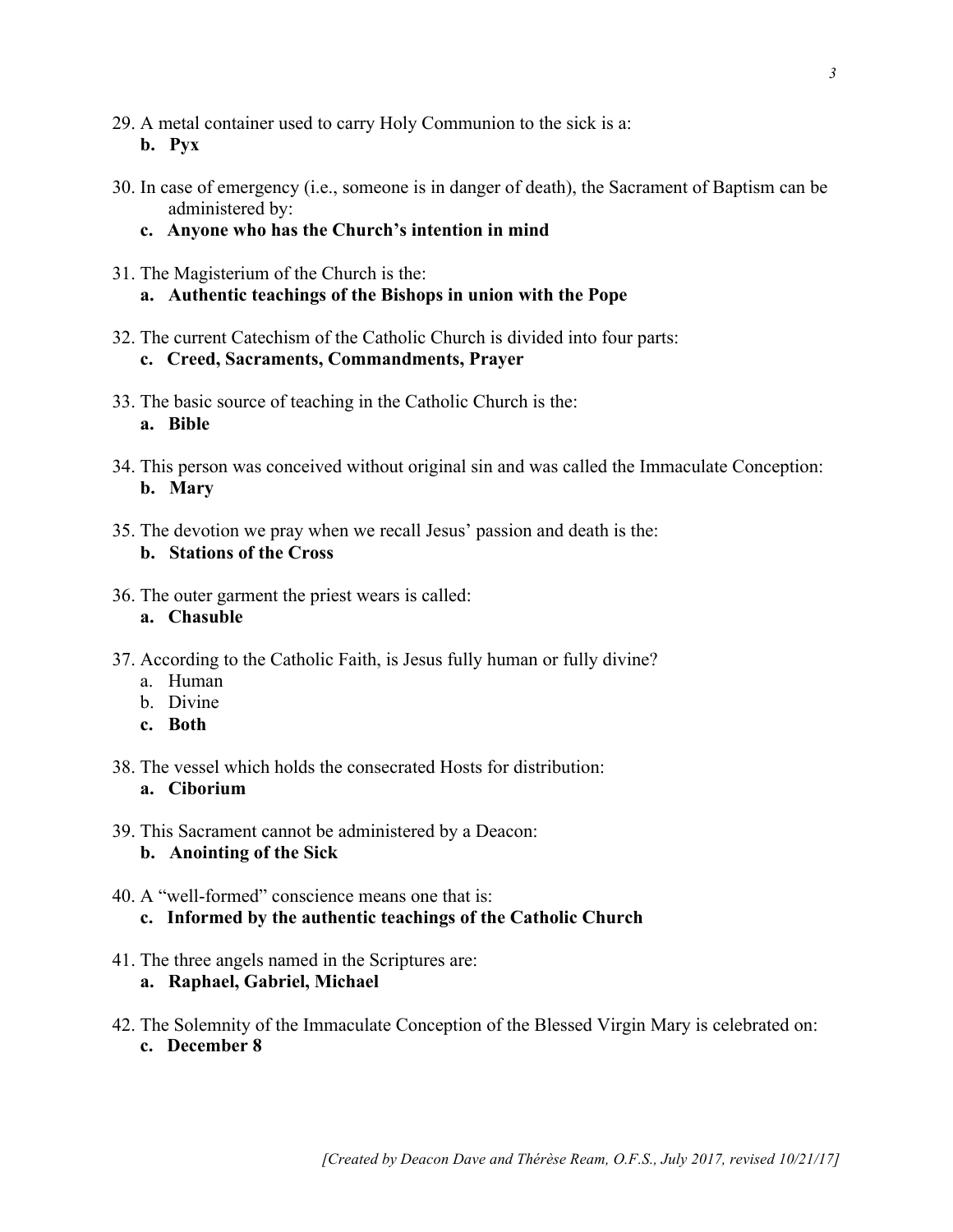- 43. How long was Jesus in the tomb? **c. Three days**
- 44. According to Canon Law, Catholics are required under pain of serious sin to attend Mass on: **a. Sundays and Holy Days of Obligation**
- 45. This saint was named in 1979 by Pope St. John Paul II as the patron of ecology: **b. Saint Francis of Assisi**
- 46. A room in a church where vestments, church furnishings and sacred vessels are stored: **c. Sacristy**
- 47. This is true about the Sacrament of Matrimony:
	- a. It is a sign of the covenant between Christ and His Church
	- b. It is only valid between one man and one woman
	- c. It creates a life-long communion of love open to the possibility of new life
	- **d. All of the above**
- 48. Abraham's son was:
	- **b. Isaac**
- 49. The four Gospel writers were:
	- **c. Matthew, Mark, Luke, John**
- 50. The final writing contained in the New Testament: **b. Book of Revelation**
- 51. The Sacrament of Holy Orders gives the Church:
	- a. Bishops and Priests
	- b. Deacons
	- **c. Both a and b**
- 52. Jesus' foster father was:
	- **c. Joseph**
- 53. Jesus' Resurrection from the dead is celebrated on: **a. Easter Sunday**
- 54. The Liturgical Season immediately prior to Christmas: **a. Advent**
- 55. The feast that commemorates the initial descent of the Holy Spirit upon the early Church: **c. Pentecost**
- 56. The mother of John the Baptist was:
	- **b. Elizabeth**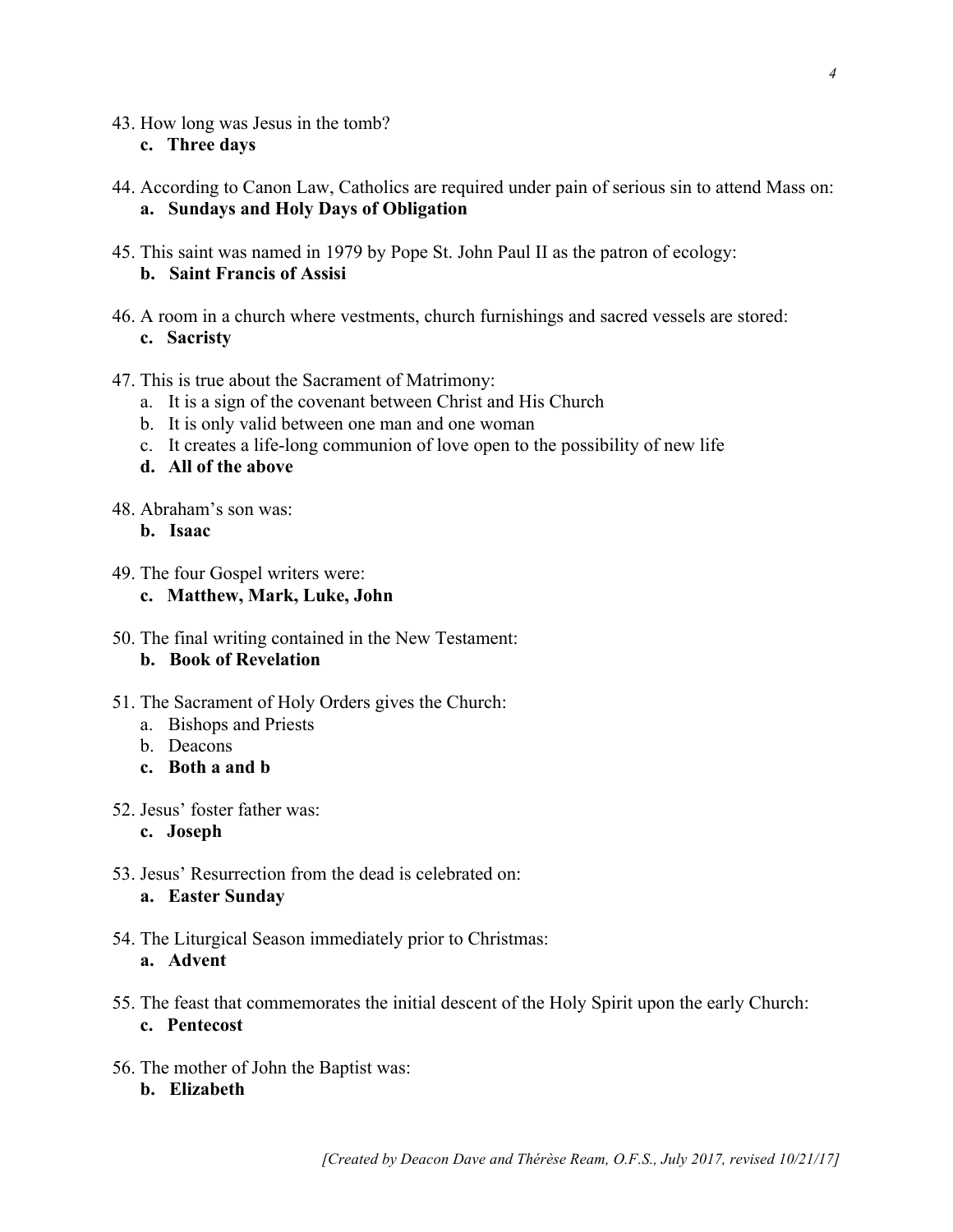- 57. Catholics believe that the Pope is the:
	- a. Vicar of Christ on earth
	- b. Successor of St. Peter
	- c. Bishop of Rome
	- **d. All of the above**
- 58. The shortest season of the Church's liturgical year is:
	- **b. Triduum**
- 59. On Mount Sinai, God gave Moses the: **a. Ten Commandments**
- 60. How many Gods are there?
	- **a. One**
- 61. Catholic tradition considers bishops to be the successors of the: **a. Apostles**
- 62. Founder and head of the Catholic Church: **b. Jesus Christ**
- 63. The liturgical season leading into the Triduum: **c. Lent**
- 64. This person asked Pilate for Jesus' body and put it in the tomb: **b.** J**oseph of Arimathea**
- 65. God created this on the first day: **c. Light**
- 66. Cain and Abel's parents were: **a. Adam and Eve**
- 67. The number of wise men who brought gifts to Jesus: **b. Bible never says**
- 68. After the flood, God gave this sign that He would not destroy the earth with a flood again: **a. Rainbow**
- 69. King Solomon asked God to give him: **c. Wisdom**
- 70. Placed in front of the opening of Jesus' tomb to close it: **c. Stone**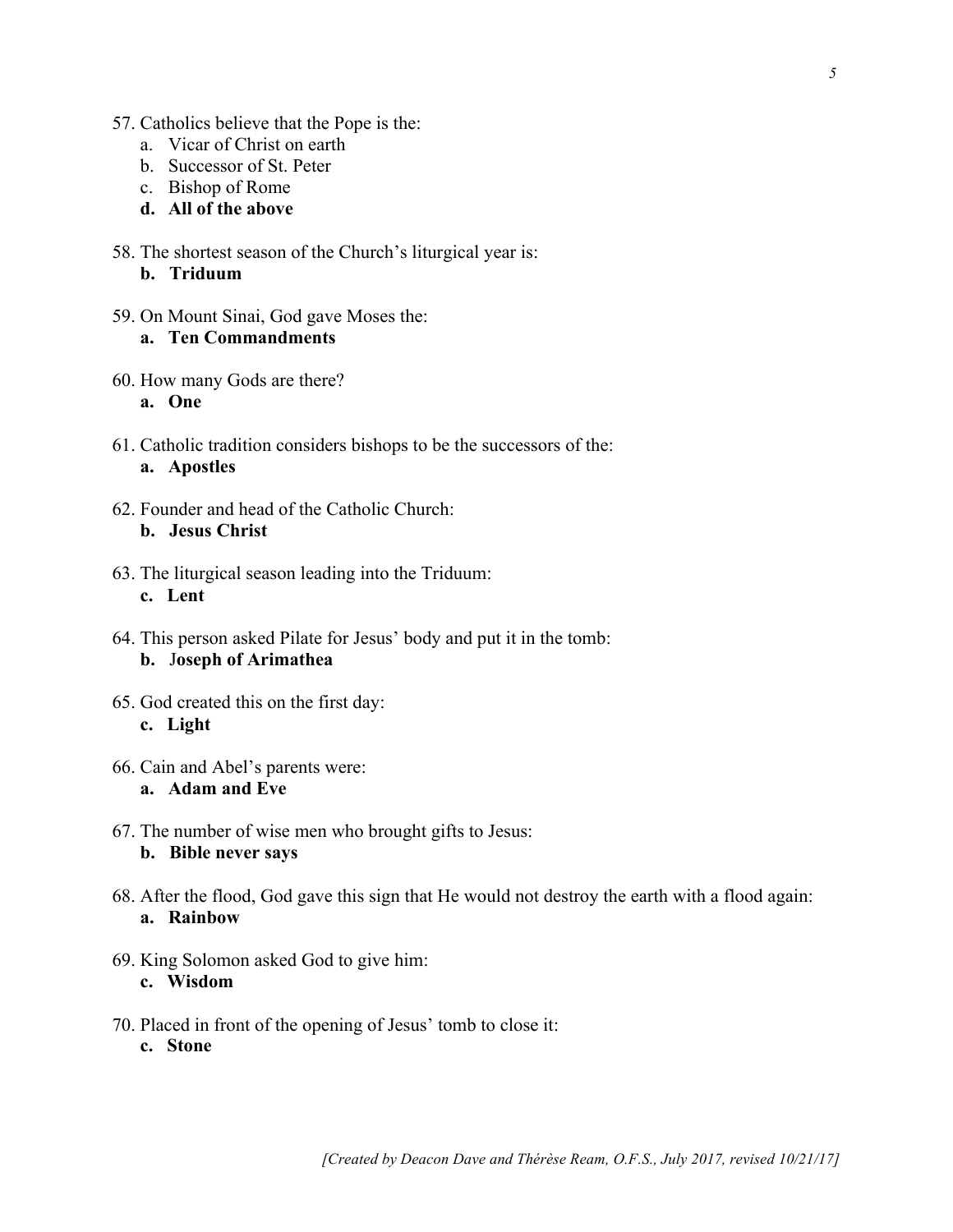- 71. God created this on the seventh day: **b. Nothing**
- 72. Most of the Old Testament was written in: **a. Hebrew**
- 73. Jesus' name "Emmanuel" means: **b. God with us**
- 74. The river where Jesus was baptized: **a. Jordan River**
- 75. This first miracle of Jesus recorded in the Bible was: **c. Turning water into wine**
- 76. Which is NOT a Sacrament of Initiation? **b. Confession**
- 77. The pope who issued the encyclical letter *Pacem in Terris*: **b. Pope St. John XXIII**
- 78. The name given to the first five books of the Bible: **b. Pentateuch**
- 79. The book of prayers used at Mass: **a. Roman Missal**
- 80. One of the Twelve Apostles who initially doubted that Jesus was risen: **b. Thomas**
- 81. God created the woman out of: **c. A piece of the man's body**
- 82. These writings are NOT found in the Old Testament: **b. Revelation**
- 83. Jesus was born in this city: **a. Bethlehem**
- 84. All were Apostles except: **c. Luke**
- 85. The saint who translated the Bible from the ancient languages into Latin: **c. Jerome**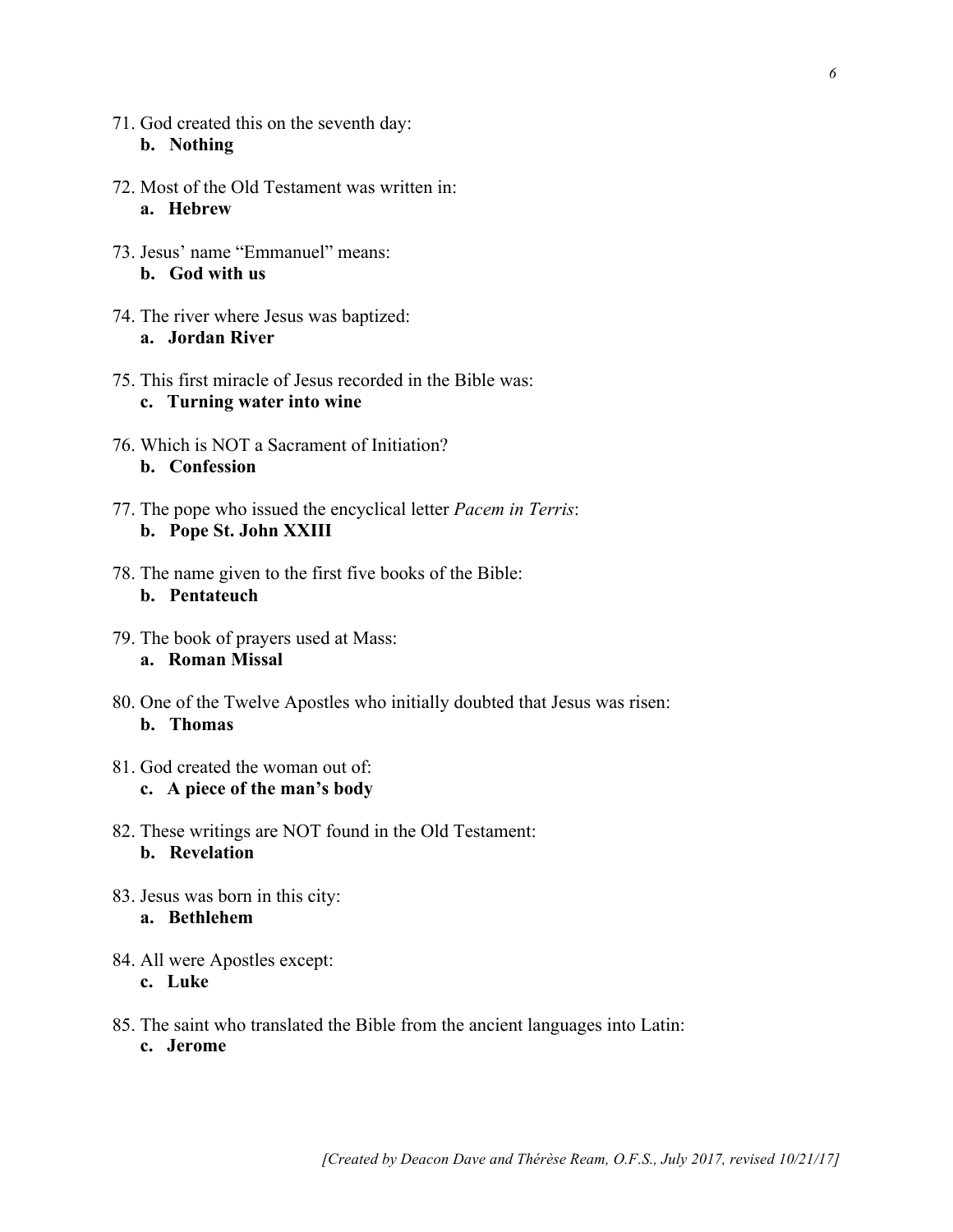- 86. This is the "source and summit" of Christian life: **a. Eucharist**
- 87. Chrism refers to: **b. Perfumed oil used during Baptism, Confirmation, and Holy Orders**
- 88. The "Decalogue" refers to the: **d. Ten Commandments**
- 89. The essential elements of Baptism are: **b. Immersion or pouring of water and invocation of the Trinity**
- 90. An individual soul's final purification takes place here: **c. In purgatory**
- 91. The first Christian martyr was: **a. Saint Stephen**
- 92. Church teaching on a "heavenly liturgy" comes from: **d. Book of Revelation**
- 93. The "Feast of Feasts" refers to: **b. Easter**
- 94. The words "Be sealed with the gift of the Holy Spirit" are spoken in the Sacrament of: **c. Confirmation**
- 95. Ecclesiastical Law refers to laws found in the: **a. Code of Canon Law**
- 96. Believing in superstitions like horoscopes, tarot cards and clairvoyants goes against this Commandment:
	- **a. First**
- 97. The Catechism includes a section on the following type of prayer:
	- a. Meditative
	- b. Contemplative
	- c. Vocal
	- **d. All of the above**
- 98. "Maranatha" means:
	- **a. "Come, O Lord"**
- 99. Priests are ordained by:
	- **c. Bishops**